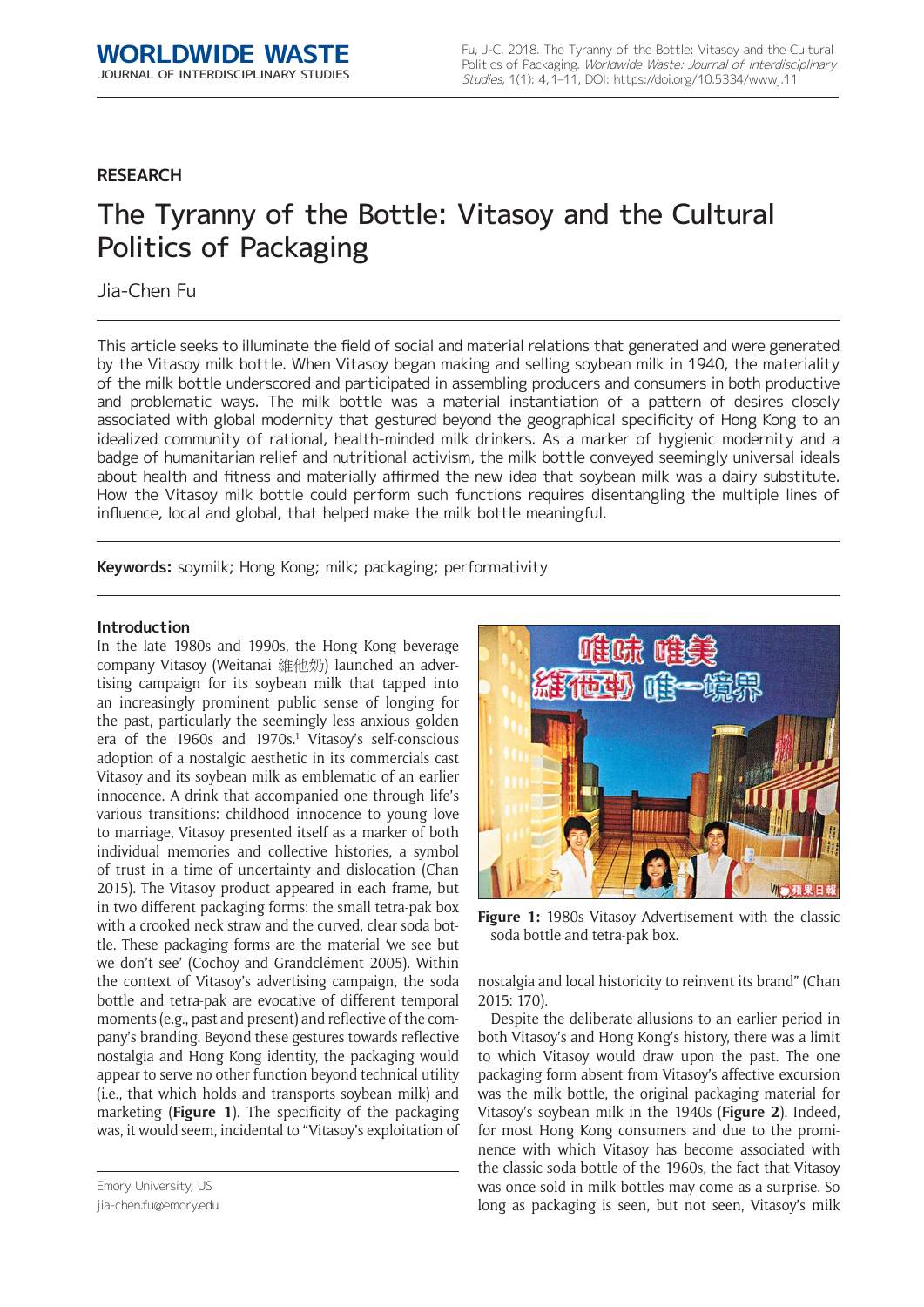

**Figure 2:** Vitasoy bottle, ca. 1940.

bottle might be discounted as mere happenstance and consigned to the dustbin of history.

In this essay, I analyze the story of Vitasoy's origins and its adoption of the milk bottle in order to take seriously the question of how packaging can reify social and cultural ideas in flux and effect change on everyday practices of eating. Drawing on the work of Gay Hawkins (2013), who has argued for the performativity of food packaging or the ways in which food packaging as 'market devices' acquire 'the capacity to articulate new economic actions and cultural practices around food,' I seek to illuminate the field of social and material relations that generated and were generated by the Vitasoy milk bottle. When Vitasoy began making and selling soybean milk in 1940, the materiality of the milk bottle underscored and participated in assembling producers and consumers in both productive and problematic ways. The milk bottle was a material instantiation of a pattern of desires closely associated with global modernity that gestured beyond the geographical specificity of Hong Kong to an idealized community of rational, health-minded milk drinkers. As a marker of hygienic modernity and a badge of humanitarian relief and nutritional activism, the milk bottle conveyed seemingly universal ideals about health and fitness and materially affirmed the new idea that soybean milk was a dairy substitute. How the Vitasoy milk bottle could perform such functions requires disentangling the

multiple lines of influence, local and global, that helped make the milk bottle meaningful.

While it is tempting to attribute the adoption of the milk bottle to the technical benefits of such packaging, it is important to remember that the milk bottle was not the only packaging option available in the 1940s; nor was it necessarily the most effective form in which to sell soybean milk. (That the milk bottle was ultimately abandoned seems to further demonstrate the inefficiency of this packaging form for selling soybean milk.) And yet, the choice of the milk bottle made intellectual sense at the time—perhaps the most intellectual sense—because it articulated a series of concerns that straddled national identity and public health and seemed to bridge social and cultural divides between the global and the local. Indeed, the milk bottle worked to naturalize the rhetorical framing of soybean milk as a cow's milk substitute in ways not unlike the visual trope in development literature that Timothy Mitchell (2002) has critiqued for establishing specific relationships of analysis that domesticate specific bioculturalist assumptions as universals. In Mitchell's words, 'Such relationships are never simple. Objects of analysis do not occur as natural phenomena, but are partly formed by the discourse that describes them. The more natural the object appears, the less obvious this discursive manufacture will be' (2002: 210). The materiality of the milk bottle brings into physical form the discursive construction of soybean milk as a cow's milk substitute and underscores the extent to which the instrumentality of the glass milk bottle was inseparable from broader field of meaning of milk. This construction was never uncontested, and Vitasoy's own experiences with the milk bottle highlight the fraught ways in which form can, and cannot, dictate substance.

While much has been written about the development of industrialized systems of food production in the global north, and to some extent for areas beyond, the role of packaging in these transformations remains largely unresearched (Bentley 2014; Bobrow-Strain 2012; Lang 2003; Montanari 1996; Warner 2013). Much of the work on the development of industrialized food chains in China has been limited to the post-Mao period, such that one might, not unreasonably, conclude that the issue of industrial food and packaging was a contemporary phenomenon without much precedent prior to the 1980s (Jing 2000; Millstone and Lang 2013; Schneider 2015; Smil 2005; Watson 1997). And yet, this cannot be entirely the case. The transformation of the soybean into a global agro-industrial crop in the early twentieth century gestures to multiple histories for the development of industrial food and packaging in China and how its path has been uneven and patchy and highly intertwined with specific foods (Du Bois et al. 2008; Fu 2018a; Prodöhl 2010; Prodöhl 2013; Wen 2015). Looking at Vitasoy, one of the first soybean milk companies to specialize in making commercial grade soybean milk, offers us a critical vantage for exploring the patterns of desire and regimes of thought integral to the development of an industrial food product. The Vitasoy milk bottle is 'good to think with,' in that the material form can help motivate us to excavate the forms of speculation that have arisen from,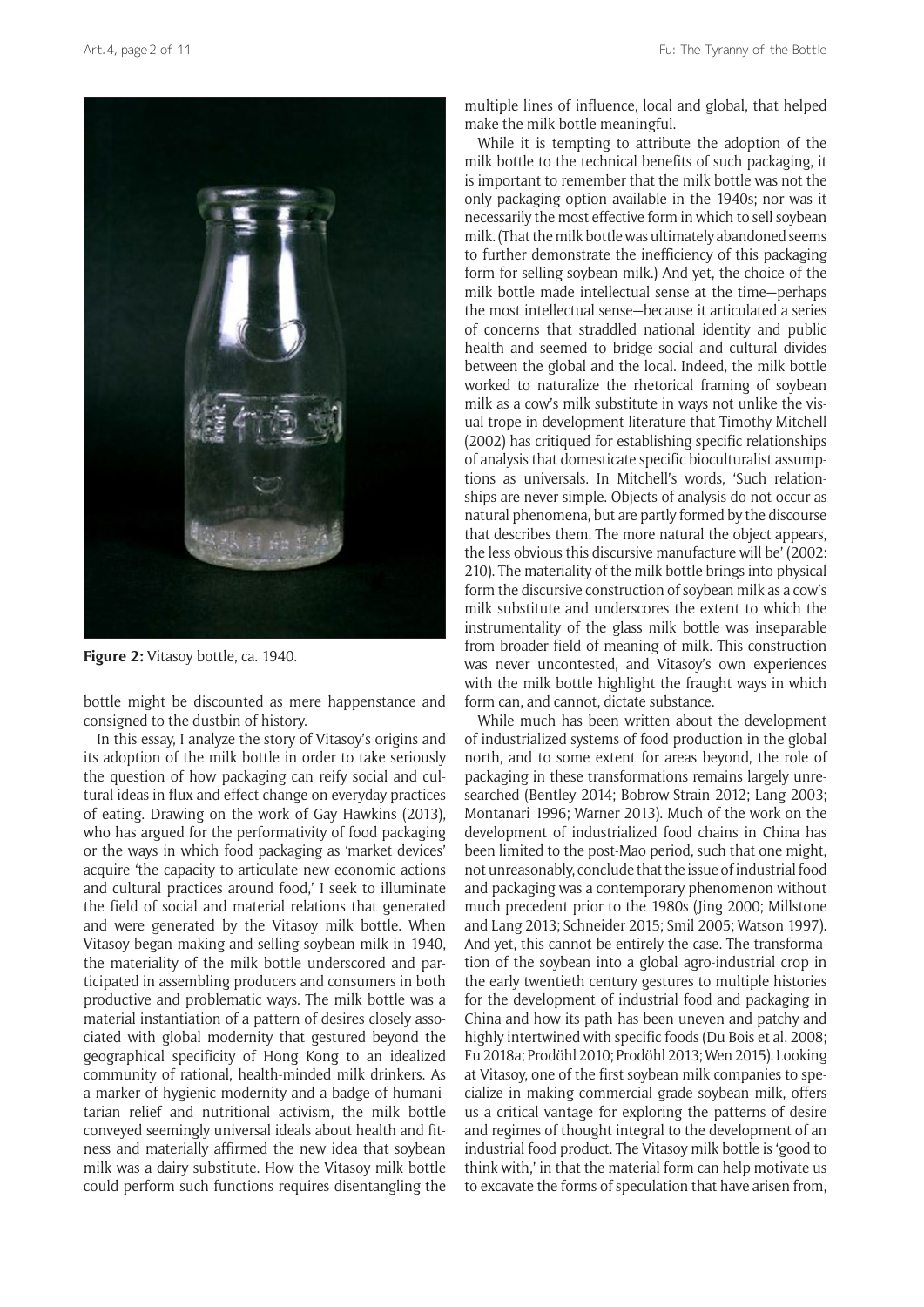then reattached to, become embodied in or reembodied in the milk bottle that first gave rise to it. $2$  Particularly as the Vitasoy milk bottle was ultimately rejected, unpacking the package—the patterns of desire and the regimes of thought that made the milk bottle more than just a glass bottle—will help us better evaluate the ways in which packaging can, and cannot, articulate new forms of economic action and cultural practices around food.

#### **The Milk Bottle**

From its wide rim to the general shape of the bottle, the Vitasoy milk bottle resembled the bottle used by the most prominent local dairy in Hong Kong, the Dairy Farm established in 1886 by Scottish physician and founder of the field of tropical medicine, Sir Patrick Manson. The Vitasoy bottle of the 1940s consisted of a short and narrow body that had been embossed with raised lettering of Vitasoy's Chinese name *Weitanai* and that gently sloped up toward a wide rim. The Dairy Farm milk bottle had a narrower body and a more pronounced heel leading to the bottle's base (**Figure 3**). Although the general impression of the Dairy Farm milk bottle was more elongated, both bottles had the characteristic wide rim that has come to typify milk bottles in the early twentieth century.<sup>3</sup> Vitasoy's bottles were purchased and shipped from Shanghai (Cai Baoqing 1990). In contrast, the Dairy Farm imported its bottles first from Europe and after 1915 from the United States (*Creamery and Milk Plant Monthly* 1915). Both the Dairy Farm trademark and its milk bottles were subject to imitation. Local Hong Kong newspapers repeatedly reported on cases before the Kowloon magistracy in which Chinese dairies such as Yuen Yuen Dairy, Kowloon Ng Chow Dairy, and Wu A Sze Dairy were under investigation 'for their possession for sale or some purpose of trade or manufacture bottles to which had been applied a mark so nearly resembling the [Dairy Farm] trade mark … as to be calculated to deceive' (*Hong Kong Daily Press* 1937). In most instances, the Kowloon magistracy was most concerned about trademark infringement such that, in the case of the Kowloon Ng Chow Dairy, the charges were dismissed "owing to the fact that except the fluting and shape of the bottles the other marks were entirely different" (*Hong Kong Daily Press* 1937). For our purposes, the fact that similarities in bottle shape and appearance fell within the realm of permissible imitation indicates the general acceptance of the milk bottle as a recognizable form. Vitasoy's milk bottle can be seen as in keeping with such expectations.

How Vitasoy settled upon the milk bottle requires an excursion into the non-material forces reshaping soybean milk in the early twentieth century. In 1953, the *Far Eastern Economic Review* published an essay by K. S. Lo (Lo Kwee Seong 羅桂祥, 1910–1995), the founder and then president of Hong Kong Soya Bean Products Co., Ltd. who attributed the origins of the company to the serendipitous perusal of a morning newspaper. In 1936, Lo happened upon an article about the food value of the soybean. According to Lo, 'It was a report of a talk given by a certain Dr. Webb on the nutritional qualities of the humble bean. I was very much impressed by it, although



Figure 3: Dairy Farm bottle, produced by Green Spot, ca. 1937.

little did I know then, that the spark that was thus kindled was to grow into an unquenchable flame, and that I was to associate myself with the little lowly bean, perhaps for the rest of my life' (Lo 1953: 568). In later recollections, Lo continued to highlight the serendipitous nature of the origins of his soybean milk venture, although certain details shifted with time (Lo 1964; Cai Baoqing 1990). Instead of a certain Dr. Webb, Lo attributed his interest in the soybean to a talk given by Julean Arnold in Shanghai in 1937. Arnold, according to Lo, called the soybean 'the cow of China' and claimed that the Chinese race practically owed its existence to the soybean for 'maintaining their physical fitness for over 5,000 years in a land where meat was so rare.' Such a claim made a profound impression upon the young Lo, and when he returned to Hong Kong, he immediately began conducting 'experiments in making a formulated soybean milk which could serve as a milk substitute' (Lo 1964: 18).

Lo's interest in the soybean came during an especially anxious period when heightened political tensions and military aggression made the prospect of peace between China and Japan increasingly tenuous. All pretense of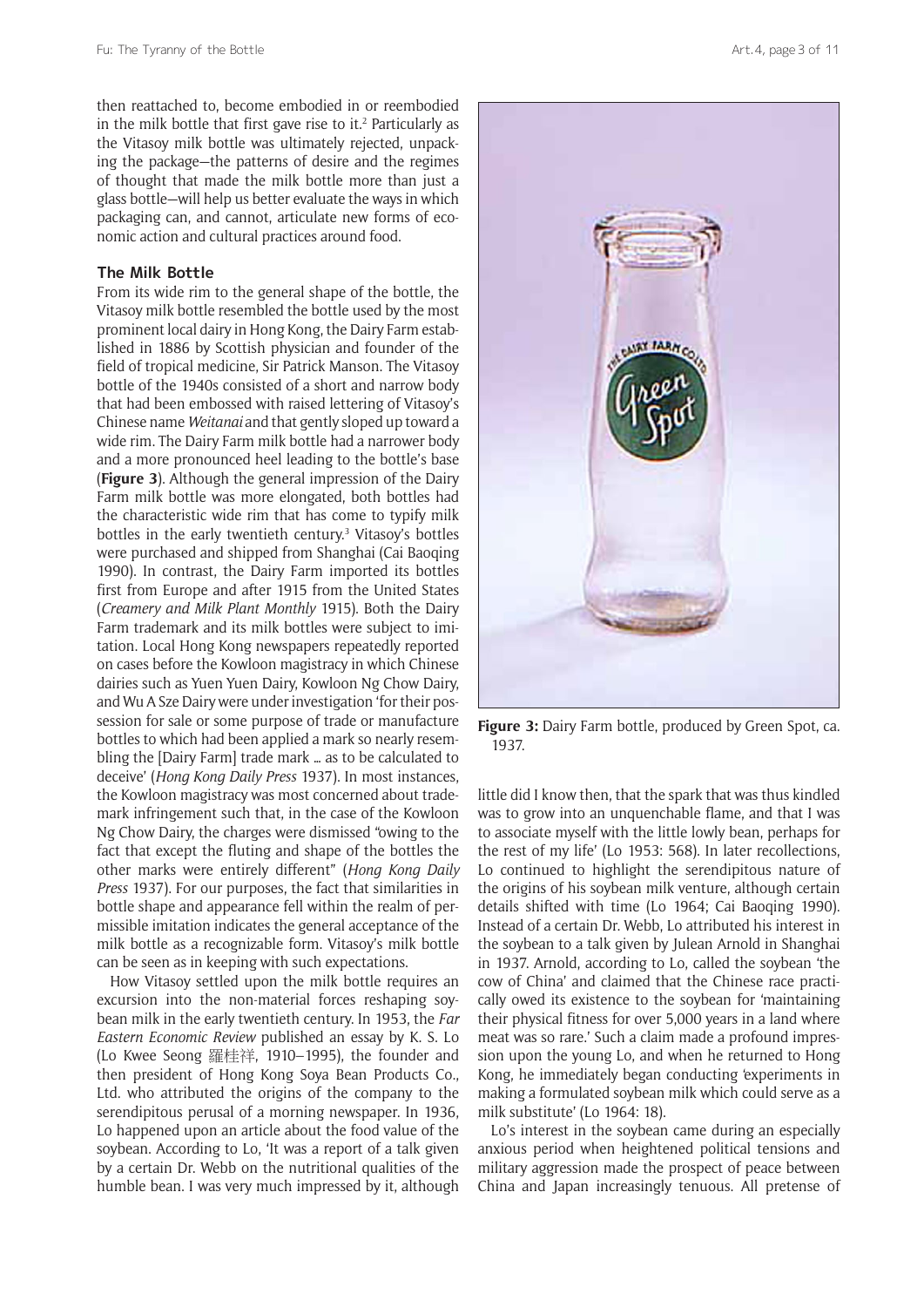peace was abandoned after the Marco Polo Incident of 7 July 1937, when the apparent disappearance of a Japanese soldier became the pretext for the exchange of open fire between Chinese and Japanese troops. Tensions escalated over the course of the month, and on 31 July, Chiang Kai-shek declared that 'all hope for peace has been lost' (Mitter 2014: Kindle loc. 1609 of 9519). Although neither side formally declared war, war had nonetheless erupted. By the time Lo began experimenting in making a commercial soybean milk, Japan had already launched its military assault of Guangdong province and captured Guangzhou in November 1938. Hong Kong, as a British colony, temporarily escaped direct fighting and even benefited economically when it became an important lifeline for Nationalist China, but the effects of war were substantial nonetheless.

Refugees by rail, steam, and foot flooded into the colony. In June 1939, the Hong Kong government estimated that the population was between 1.8 and 2.2 million, of which an estimated 700,000 were refugees (Yip et al. 2016: 42). In the first four years of war, Hong Kong absorbed a population increase of 63 percent (Tsang 2004: 114). With the sudden and unrelenting inflow of refugees, local living and economic conditions became increasingly tenuous. Housing was in short supply, and there was a great demand for short-term tenancy. Reports estimated an average of 60 people shared an apartment. Overcrowded, poorly ventilated, and unhygienic tenements proliferated. Food prices soared. According to K. S. Lo,

Along with the refugees came the problems of food supply, malnutrition, and diseases. Prices on food shot up with the sudden increase of population. This not only affected the refugees but also the middle and lower sections of the local residents. Diseases due to malnutrition, such as beri-beri, T.B., and pellagra became more and more common everyday. (Lo 1953: 568)

His post-facto observations can be substantiated by statistics gathered by the Hong Kong government. The number of beriberi patients increased from 563 in 1935 to 2,061 in 1938 (Yip et al. 2016: 43).

The colonial government implemented price control over rice, and it established the Nutrition Research Committee in 1938 to investigate ways to produce 'an economic but satisfactory dietary within the means of even the poorer class' (Yip et al. 2016: 43). The Committee came up with a dietary that cost 11.3 cents per day for those over seven years of age and 8.2 cents for those up to the age of seven (Yip 2015). The Committee also adopted the plan to popularize the use of soybeans, soybean milk, and other related foods, which were generally recognized as nutritionally rich yet economical.<sup>4</sup> Newspaper articles providing instructions on how to make 'soya bean cakes' and soybean milk began to appear in 1939 in Hong Kong's English and Chinese dailies. As one newspaper notice explained, 'In these days of rising prices, it is felt that recipes for wholesome foods costing but a few cents may be of assistance in combating malnutrition, especially among children, which is so often the forerunner of tuberculosis' (*Hong*  *Kong Daily Press* 1940). During the Japanese siege of Hong Kong in 1941, Dr. P. S. Selwyn-Clarke, Medical Director for the colony and chair of the Nutrition Research Committee, experimented with soybeans by prebaking millions of soy flour biscuits and storing them in vacuum cans in the basements of Lane Crawford, a local department store.<sup>5</sup> When the siege lifted, residents were able to recover the biscuits—'neither appetizing nor intended to be'—that nonetheless 'proved a useful addition to the monotonous civilian rations of verminous rice, sweet potato tops, and boiled chrysanthemum leaves' (Horder 1995: 492).

Under these conditions, the search for a nutritious yet affordable foodstuff dominated local relief efforts and informed Lo's soybean interests, which Lo increasingly framed as a commercial form of nutritional activism. The need to protect the nutritional health of Hong Kong's working poor and the refugees fleeing into the colony warranted the development of scientifically designed, mass produced, economical foodstuffs.

Lo's reference to the influence of Julean Arnold on his soybean milk venture underscores both the importance of developments in Shanghai to Hong Kong society and the influence of scientific nutrition in sanctioning a pattern of desire that privileged the goodness of dairy milk. Arnold (1875–1946) was an American businessman who had served as the US Commercial Attaché to China from 1914 until 1940. A most vocal proponent for the development of a Chinese soybean milk industry, Arnold had developed interests in Chinese soybeans well before he left his government position. But his advocacy intensified after 1940, partly on account of his increased involvement in local refugee relief efforts. Of particular relevance was his role in organizing the Refugee Children's Nutritional Aid Committee (*Shanghai nanmin ertong yingyang weiyuanhui* 上海難民兒童營養委員會; henceforth 'Refugee Children's Committee'), a local relief organization that emerged under the shadow of the Japanese invasion of Shanghai in the summer of 1937. Financed by a grant from the New York based American relief organization, China Child Welfare, and donations from members of Shanghai's German community, the Refugee Children's Committee attempted to assist in the feeding of the thousands of children swelling Shanghai's many refugee camps. Dairy milk was initially considered. As Arnold recounted, 'Shanghai was one of the very few places in China where there were dairies. However, the total number of cows in these dairies were but a few hundred' (Arnold 1945: 36). Tinned and powdered milks were also available, but impractical given the numbers of children to feed and limited funds.

Through a combination of creativity and necessity, the Refugee Children's Committee began producing and distributing a scientifically-tested formula for soybean milk and soybean cakes. They served an estimated 10,000 to 15,000 refugee children between November 1937 and March 1938. Through its nutritional activism, the Refugee Children's Committee redefined soybean milk as a nutritional salve (Fu 2012). High in protein with good vitamin coverage, the soybean represented a homegrown solution to a human crisis of epic proportion. Children, as the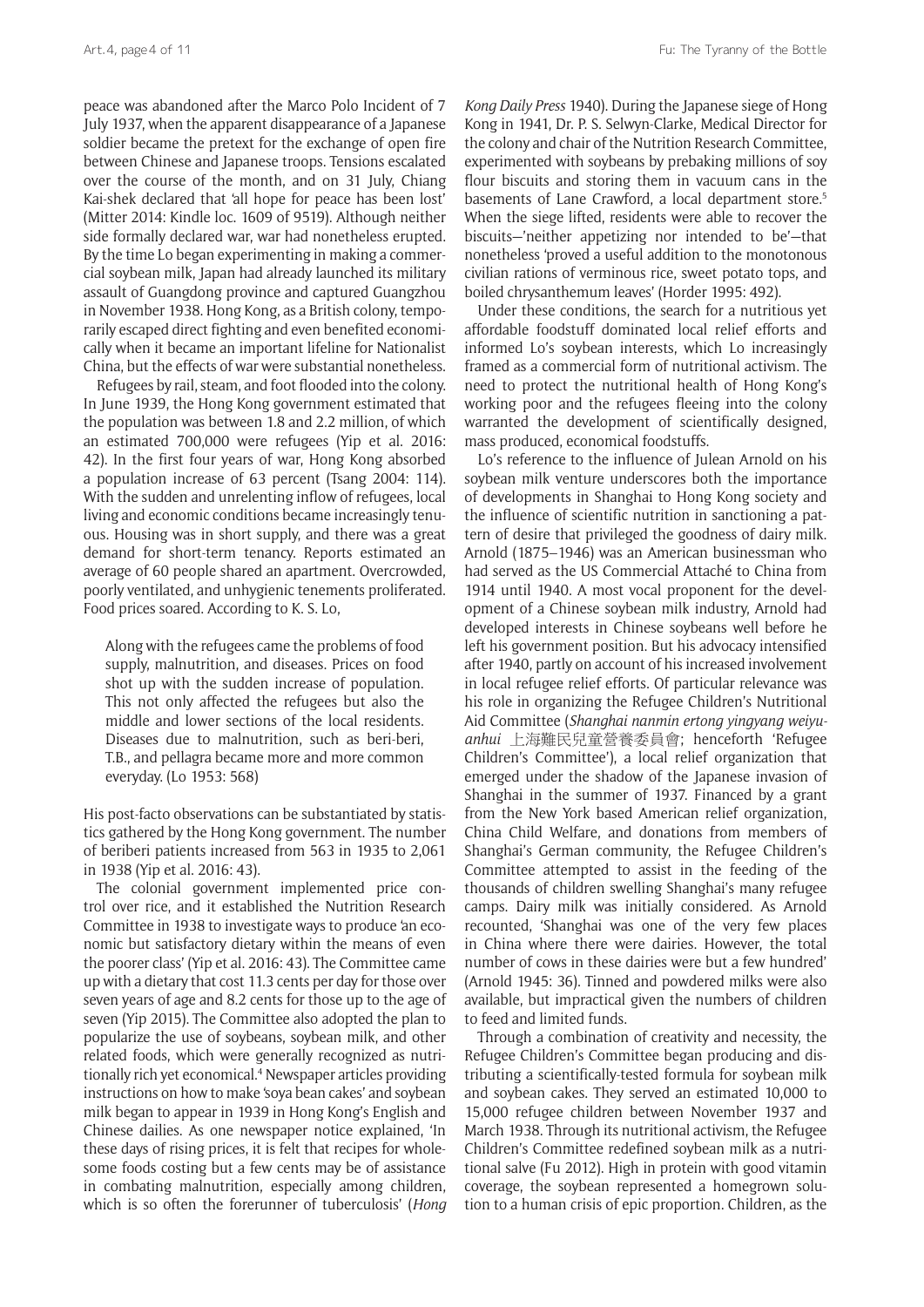bearers of the future and the leaders of tomorrow, were understood to be physiologically ill-equipped to deal with long periods of nutritional deprivation. Thus, soybean milk served as a nutritional supplement—a nutraceutical before the term had even been invented—to protect Shanghai's refugee children from malnutrition and deficiency diseases.6

The Refugee Children's Committee justified its use of the soybean by emphasizing the role of nutrition science in demonstrating the nutritional comparability of soybean milk to cow's milk (China Child Welfare 1938). Soybean milk was rich in vitamin A and B. It lacked calcium, but calcium could be added to soybean milk to achieve a similar effect. In addition, soybeans were high in protein. Clinical trials in the 1920s and 1930s, which had been conducted by Chinese scientists, demonstrated that young infants could grow normally on a diet of soybean milk, supplemented with cane sugar, cod liver oil, orange juice, rice porridge, spinach puree, and sodium chloride (Adolph 1922; Chang and Tso 1931; Horvath 1938; Tso 1928; Wen Zhongjie 1930; Wu Guangji 1930). Other experimental work on soybean milk conducted during the 1920s and 1930s further reified the commensurability of cow's milk and soybean milk by implying the two substances were necessarily designed or consumed for the same purposes. The broader medical community's fascination with soybean milk as a cow's milk substitute was of quite recent manufacture and, in China especially, served to parlay concerns about national fitness and competitiveness into social engineering projects (Fu 2018a). What this sanitized, medicalized explanation from the Refugee Children's Committee excludes is how important, and emotionally-charged, the issue of milk and the feeding of the young had become throughout the Republican period, but especially at this moment of all-out war with Japan (Fu 2018b).

Julean Arnold and the Refugee Children's Committee drew a parallel between soybean milk and cow's milk. The soybean, as Arnold famously said, was 'the cow of China.' This comparison of the soybean with the cow might sound strange to our contemporary ears, but the early twentieth century was awash in the seductive glories of cow's milk. In the United States, it was considered the 'perfect' food—perfect for all people and nutritionally perfect in every way (Dupuis 2002). It was described as the critical ingredient in the rise of Western civilization, the traditional food that enabled the West to rise above the motley crowd, the unwashed, the undeveloped. According to Elmer V. McCollum (1879–1967), the scientist who has been credited with the discovery of vitamin A (found in the fat of whole milk), the presence or absence of cow's milk in one's diet led to sharp differences in character, quality of life, and social achievement, to name just a few.

Those people who have employed the leaf of the plant as their sole protective food are characterized by small stature, relatively short span of life, high infant mortality, and by contended adherence to the employment of the simple mechanical inventions of their forefathers. The peoples who have made liberal use of milk as a food, have, in contrast, attained greater size, greater longevity, and have been much more successful in the rearing of their young. They have been more aggressive than the non-milk using people, and have achieved much greater advancement in literature, science, and art. (McCollum 1918: 150–1)

The two fluids, though originating from different sources—one plant, the other animal—were juxtaposed as biological counterparts in both function and form, and using nutritional indices, comparable in nutritive composition. If cow's milk possessed the alimentary ingredients for civilizational advancement, then what might its plantbased substitute achieve? As a 'native' product with the potential to serve multiple purposes, the soybean functioned as a kind of modern simulacrum. It was a *grain* that could mimic the properties of meat and dairy and thereby satisfy the protein needs of a developing country without the formidable, if not impractical, expenditure of immediate resources to build a dairy industry from scratch.<sup>7</sup> It was an agricultural crop whose desirability rested upon a preternatural ability for industrial manipulation and recomposition into a variety of new products ranging from the more recognizable like vegetable oil and fodder to the inconspicuous as evidenced by synthetic paints, plastics, and soaps. The value of the soybean lay in its potential to be something else. That the soybean should be so amenable to industrial experimentation might be dismissed as one of life's unexpected serendipities, but that its explication and popularization as soybean milk should be premised upon the poetic imagery of an ancient land and the lyricism of absence takes us into the descriptive fictions that Mitchell has so eloquently critiqued as objects of development (Mitchell 2002).

Thus, when Lo finally set-up Hong Kong Soya Bean Products with start-up capital of HK \$15,000 and built a factory at Causeway Bay, the product he created was explicitly marketed as a dairy substitute (*niunai daiyongpin* 牛奶 代用品) (Cai Baoqing 1990: 19; Lo 1953: 568; *Hong Kong Daily Press* 1940). According to Lo, 'the aim and object of this new venture was to bring better nutrition to the masses of people at the price they could afford to pay' (Lo 1964: 18). Speaking before an audience of invited guests that included Dr. Selwyn-Clarke, Lo described 'Vita milk,' Vitasoy's English name at the time, as the material expression of the company's earnest desire to provide 'a cheap source of supply of nutritious food, which was within the reach of the masses.' Sir Man-kam Lo (no relation; Luo Wenjin 羅文錦, 1893–1959), a prominent Eurasian lawyer and one of three Chinese representatives in the Legislative Council, officiated the opening ceremony and asserted that Vitasoy, and its soybean milk product, exemplified the social conscience of the Colony. In Sir Man-kam Lo's words,

That soya bean can be made into a milk is, of course, well-known. And it seems to me that any concern which could produce, under approved hygienic conditions, soya bean milk in such quan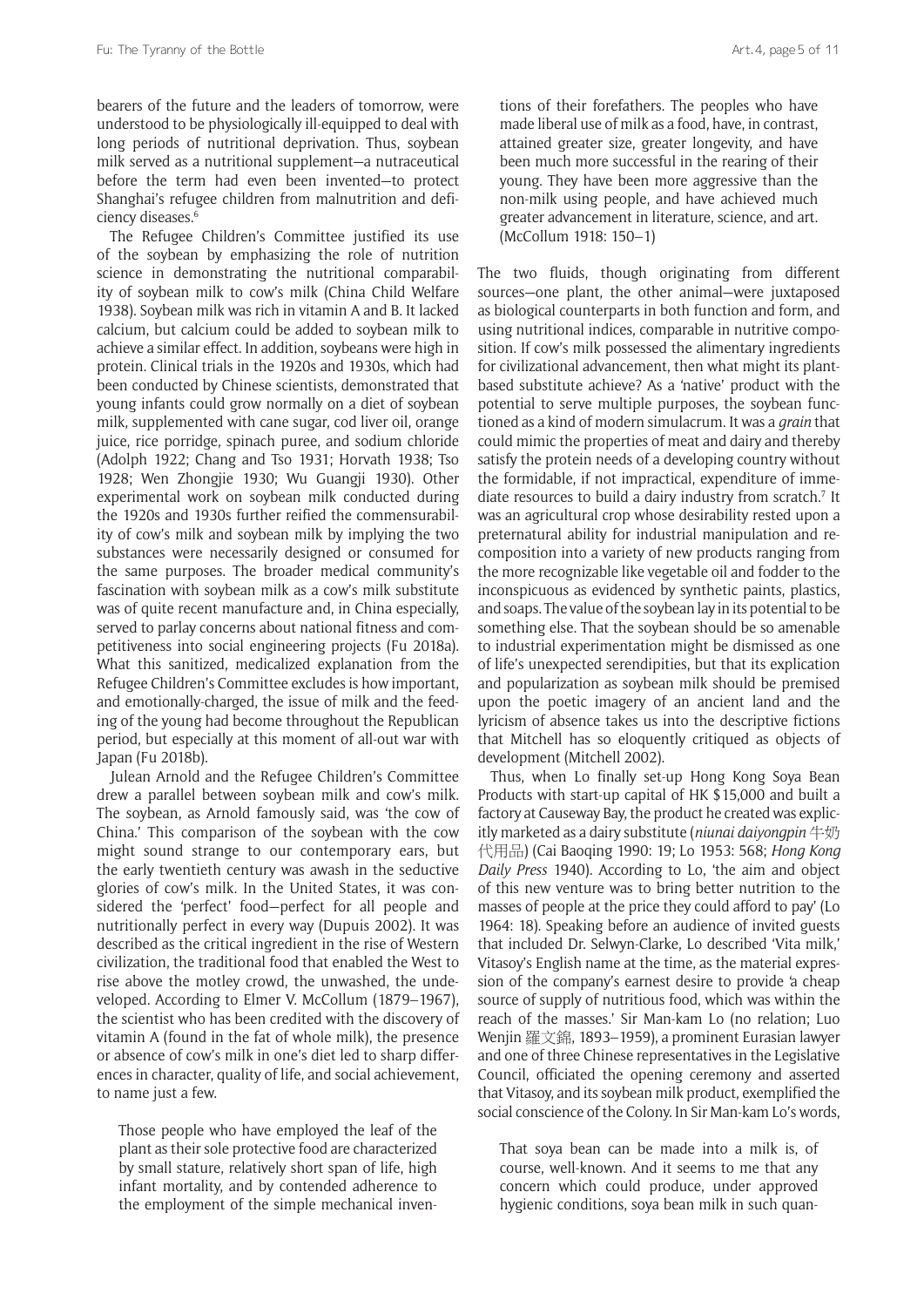As a poor man's milk (*qiongren de niunai* 窮人的牛奶), Vitasoy received government approval and backing. Three years after the start of production, Vitasoy was routinely served to third-floor patients at Queen Mary Hospital as well as given to patients at the Kowloon tuberculosis clinic run by Saint Mary's Hospital (Cai Baoqing 1990: 19).

the Colony. (*Hong Kong Daily Press* 1940)

This explicit framing and packaging of soybean milk as 'a poor man's cow's milk' further justified the company's decision to also adopt the subscription model for its soybean milk. Like the dairy run, customers received their soybean milk in half-pint glass bottles at their homes. Each morning, starting around 5 a.m., three or four deliverymen would leave the factory with freshly made soybean milk and deliver on bicycle to individual households. Each household paid a deposit on the bottles and exchanged empty ones for fresh ones. The sense that Vitasoy should be and was sold in milk bottles had been conditioned by the cultural nexus of meanings intertwining the soybean with the cow as both producers of milk.

The naturalness of selling soybean milk in milk bottles and dairy runs was conditioned, but not predetermined, by the growing social and cultural value of cow's milk. Earlier Chinese commercial ventures in Shanghai provide momentary glimpses of other social and cultural forces influencing the production and packaging of soybean milk. By 1934, at least fifteen manufacturers of commercial soybean milk had been setup and were in operation in Shanghai.8 These modern commercial ventures distinguished themselves from the typical food stalls and tofu shops also selling *doujiang* (soybean milk) through their packaging and organization of sales. In Shanghai, where drinking *doujiang* was more popular as a form of fast-food breakfast, soybean milk could be purchased at 'sesame cake store' (*dabing dian* 大餅店), whose major business was breakfast. Customers could dine in or take-out food such as sesame cakes, fried dough sticks, steamed bread, fried bread, glutinous rice cakes, noodle soup, won ton (dumpling) soup, and soybean milk (Lu 1999: 264–5). If purchased at the sesame cake store, soybean milk was not packaged in glass bottles and instead was consumed on-site or taken home, perhaps in vessels supplied by the customer. Shanghai soybean milk companies adopted the subscription model of sale and sent their product out in soybean milk runs. Delivery might occur by foot 'by coolies each with two baskets on bamboo' or bicyclists, who fanned out into Shanghai's various districts early in the morning, roughly from five until eight am, to deliver fresh soybean milk by monthly subscription (SMA 1934: 70). Some companies bottled their milk in beer bottles, mostly green in color and corked at the top. Others used 'tomatosauce bottles' or soda bottles.<sup>9</sup> Bottles were typically unlabeled, but in a few instances, the manufacturer conscientiously marked each with text 'solely in the Chinese language' detailing the 'name of the factory, trade name, and telephone with address' as well as a pithy tagline

like 'Nourishing food for winter' (*dongji bupin* 冬季補 品) (SMA 1934: 70). One company, Federal Soybean Milk (Fada'er dounai gongsi 發達而豆奶公司), sold their product in thermos flasks (**Figure 4**). Glass bottles, thermoses, and bicycles—all signifiers of Chinese modernity—elevated these soybean milk companies above the common fray of bean curd shops and food stalls.

Shanghai soybean milk companies tended to adopt a more eclectic approach to marketing and selling soybean milk. Most practiced a form of neotraditionalism in their advertisements by intermixing traditional and modern appeals to the consumer. The neotraditionalism in soybean milk advertisements came in several forms—the



**Figure 4:** Close-up of Federal Soymean Milk's Thermos.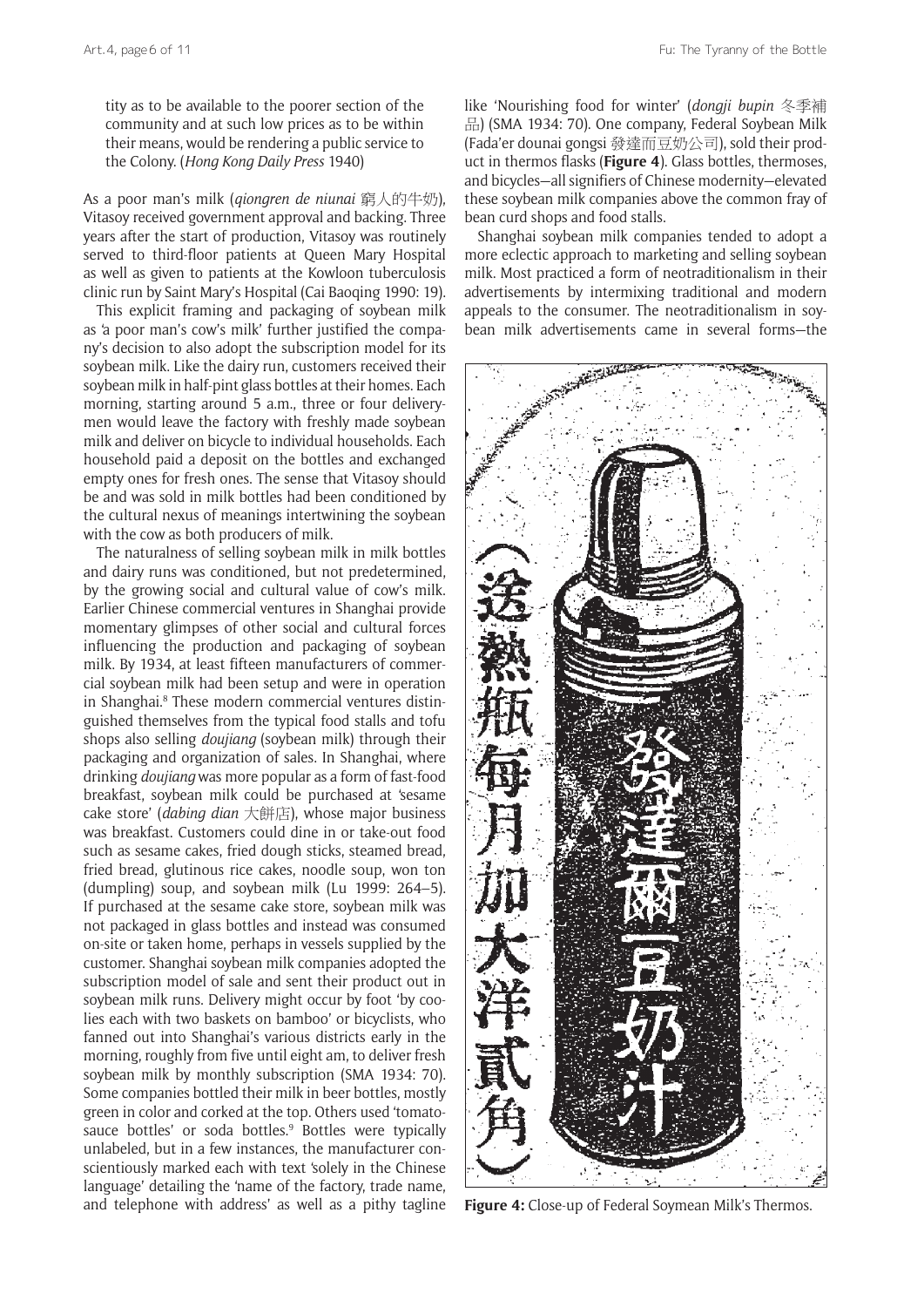emphasis on seasonality, associations with the *yangsheng*  tradition and longevity, the purported Chinese medical efficacies—and yet, its most distinguishing mark lay in the embrace of multiplicities of time, space, language, and imagery. These seemingly traditional elements were neither radically different nor temporally dislodged from the seemingly more modern characteristics associated with an industrial commodity economy, bourgeois domesticity, and scientific nutrition. Mixed together and bridging old and new, East and West, Shanghai soybean milk advertisements during the pre-war period represented the power of re-invention and creativity. Consider the palate to which these soybean milk companies appealed. All soybean milk companies produced and sold soybean milk in its original flavor, but several offered soybean milk in flavors such as such as salty, sweetened, almond, 'snow pear' (*xueli* 雪 梨), lemon, banana, orange, and chocolate (SMA 1934: 70–3).10 These modern purveyors promised convenience and age-old wisdom, bottled and brewed to achieve cleanliness and sanitation.

The eclecticism of packaging options evident among Shanghai soybean milk companies reflected both geographical differences in local understanding of soybean milk and the transitional nature by which soybean milk became re-conceived as a substitute for cow's milk. Prior to 1937, Chinese companies in Shanghai could experiment with a variety of social and cultural associations in their marketing. *Doujiang* was already recognized as a customary food—one that could be modernized by being sold in glass bottles, but that could also be obtained in more familiar ways at sesame cake stores. The targeted consumer was as likely to be an older gentleman seeking a tonic to nourish his bodily qi as a young mother keen to raise healthy, vigorous children. With the outbreak of war with Japan in 1937, the political implications of soybean milk rose to the foreground and meshed with a more general shift unfolding in soybean milk advertisements by the early 1940s. Children were foregrounded as the proper subjects for the consumption of modern soybean milk, whose nutritional credentials aligned with, if not exceeded cow's milk, and science became the definitive measure for both the social and commercial value of the product (Fu 2018a).

For post-1940 Hong Kong, a case could be made that soybean milk was less integrated into local dietaries and thereby untethered to everyday food habits. Without a strong, preexisting tradition for drinking *doujiang,* framing soybean milk as a dairy substitute in Hong Kong would have been less beholden to the same kinds of social and cultural forces evident in Shanghai. In addition, dairy milk may have occupied a more prominent place in local people's understanding of modern, healthy foods.11 The first dairy cows arrived in Hong Kong from Britain in 1880, and by 1886, the first dairy farm, called the Dairy Farm, had been established by Sir Patrick Manson (Mak 2012: 45–51). Although fresh milk was primarily produced for and consumed by the European upper class, the Dairy Farm played an important role in introducing western food culture into Hong Kong. It pioneered the importation of fresh butter from Australia in 1907 and established

a near monopoly in ice production in Hong Kong after 1918. It also set up an ice cream plant in 1939 (Mak 2012: 48). Moreover, in the Shunde district of the neighboring province of Guangdong, there was a tradition of buffalo's milk, especially in the form of buffalo cheese (*niuru* 牛 乳). Wartime migration brought people into Hong Kong, including chefs from Shunde who applied their culinary acumen in new and unexpected ways such as the adoption of milk in Chinese dim sum (Mak 2012: 52). When coupled with wartime exigencies that prioritized economy and nutritional fortitude, casting soybean milk as a dairy substitute for the colony's working population represented an extension of Hong Kong's specific condition as both a British colony and a destination of wartime migration.

The Japanese attack on Hong Kong in December 1941 halted production as Lo and his family fled inland to Guangdong province from Hong Kong. He and his immediate family had planned to make their way to Kunming, but finding their way blocked by the Japanese military, they retreated back to Guangdong and stayed in Lian county until August 1945 (Cai Baoqing 1990: 25–6). His temporary flight from Hong Kong did not stop his soybean milk enterprise, but it did alter both the conditions of production and the consequent material expressions. His family settled in a small village called Double Happiness Mountain (Shuangxishan 雙喜山) and opened a small food stall, Vita-card (Weita canka 維他餐卡) that served soybean milk and egg cakes. Lo and his family were able to sustain themselves with the business generated by this food stall until after August 1945, when they returned to Hong Kong. By 1950, Lo had managed to resurrect Vitasoy's production and sales in such a positive fashion that he felt comfortable enough three years later to assert, 'we have succeeded in producing a nutritious and wholesome food and put it within reach of the masses' (Lo 1953: 569).

Although Vitasoy eventually became a popular household beverage, this early history was marked by misapprehensions over taste and counterclaims about nutritional value. The Vitasoy milk bottle, for all the ways in which it attempted to mobilize new meanings and practices, nonetheless failed to surmount local prejudices. Despite the media celebration of soybean milk as a distinctly Chinese food whose value had been confirmed by modern science—'[The soybean's] food value has long been recognized by our great grandfathers, 5000 years ago; and what our forefathers guessed of its nutritional value has now been verified by the presentday chemists in the modern laboratories'—Hong Kong residents did not recognize soybean milk as a local food (*Hong Kong Telegraph* 1940). This proved especially true when the Legislative Council initially opposed Selwyn-Clarke's efforts to increase local consumption of soybeans, deriding it as pig feed, not human food (Selwyn-Clarke 1975: 62).

Local people also doubted the nutritional claims made by the company and, instead, believed soybean milk caused diarrhea, indigestion, and stomach ache. Lo writes,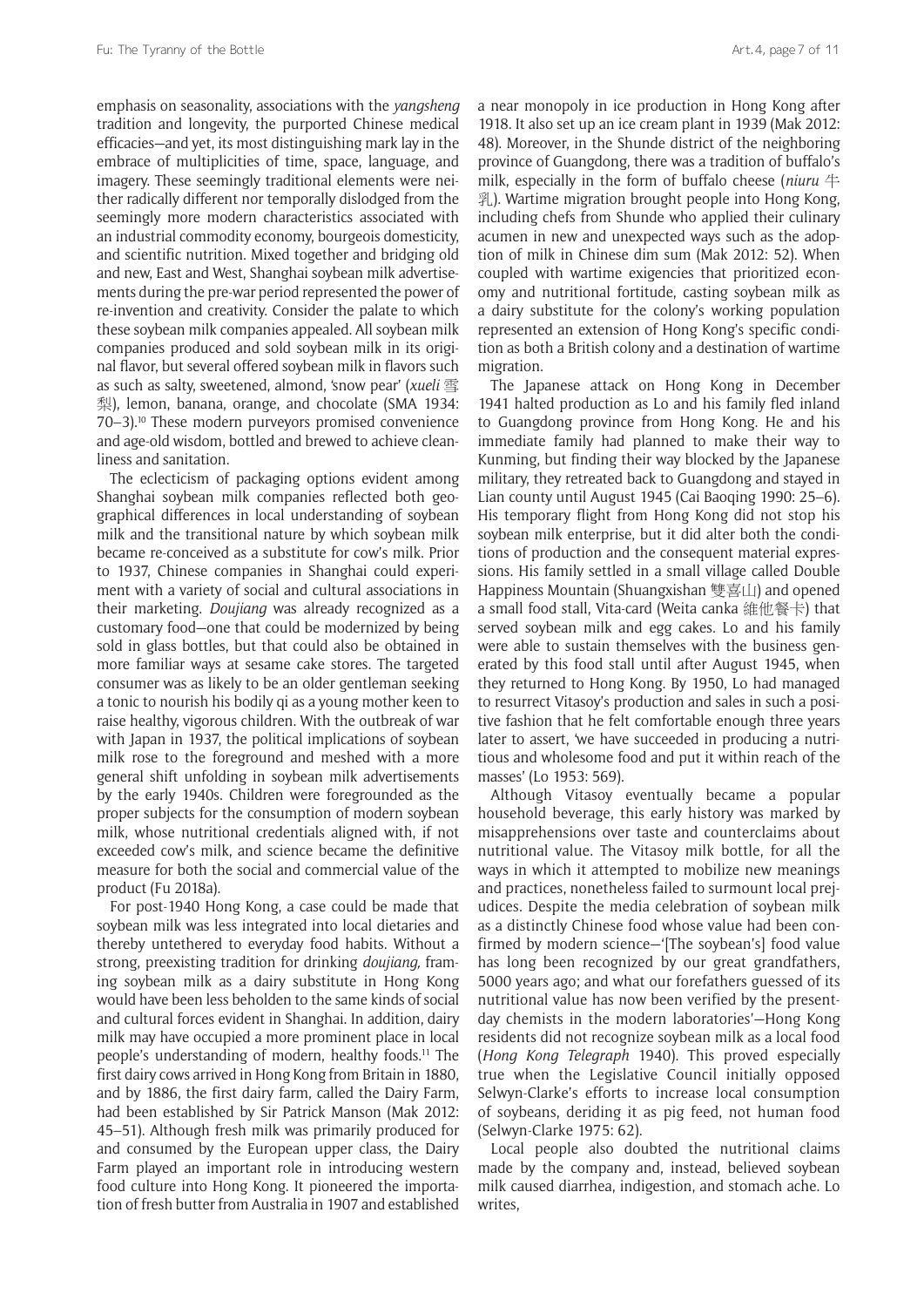These sorts of reservations were not without merit. Unless thoroughly cooked, soybean milk can cause the same sorts of bodily discomfort as raw, mature soybeans. Soy proteins are difficult to digest and if poorly digested can give rise to growth inhibition and pancreatic hypertrophy. The carbohydrate component of soybeans are not hydrolyzed by human digestive enzymes and can thus produce gas and flatulence (Huang 2008: 48). Depending on how thoroughly Vitasoy prepared its soybean milk, popular reservations may have proven justified after initial, less than satisfactory experiences. As Lo himself acknowledged, 'At that stage the taste of our product, too, left much to be desire. Many consumers found it hard to take, because of the strong beany flavor and the slightly bitter taste' (Lo 1964: 18).

The decision to sell Vitasoy as a cow's milk substitute also rubbed against prevailing popular assumptions about the consumption of fresh cow's milk. '[A]mong the Chinese community, giving milk to children was considered to be a Western luxury which only the very rich could afford, and of course to these people cost was no problem' (Lo 1964: 18). Lo attributed his early commercial failures in marketing and selling soybean milk to a misrepresentation of the product. By linking its production and distribution to the dairy industry, he had inadvertently aggravated local prejudices about who could drink cow's milk in a fashion that compromised the popularity and profitability of his own product.

At an individual level, we can accept his characterization for what it was—a misunderstanding perhaps due to youth or inexperience of the market he sought to reach. At a more global level, however, his miscalculation signals the fault lines demonstrative of unequal configurations of power. The very modeling of soybean milk to dairy entailed operations of putatively disinterested rationality that presupposed a West that possessed not just the expertise and technology the non-West lacked, but also the right kind of bodies, the right kinds of food, and the right kinds of eating. The importance of this episode lays in its gestures toward alternate paths as well as the hegemonic ways in which a specific regime of thought, or what Ludwik Fleck (1976) called a 'thought collective,' constituted a new moral order for understanding Chinese food. The imperative to refashion soymilk as a cow's milk substitute originated in the scientific elevation of cow's milk as an essential component of the modern human diet. The initial efforts of K. S. Lo to sell Vitasoy as a poor man's cow's milk highlight the promise and power of partaking by proxy in the 'power cuisine' of nineteenth century imperialist nations (Laudan 2001). The milk bottle in which Vitasoy was first sold was not just a product of happenstance. It represented a highly potent and persuasive

worldview in which health and nutrition came bottled. But as Lo and Vitasoy's early failures demonstrate, using the milk bottle generated its own ambiguities and challenges.

There is a happy ending, if we can call it that, to this story.

#### **Conclusion: A Soda Bottle Solution?**

Japanese occupation of Hong Kong had temporarily halted Vitasoy operations, but with the Japanese surrender in 1945, the company reorganized its operations in the postwar period and began to market soybean milk as a soft drink (*qishui* 汽水) instead of as a milk substitute. The decision to repackage Vitasoy as a soft drink, instead of a milk substitute, was not taken lightly and was even initially opposed by most members of the Vitasoy board. Lo, however, pushed for the change, because he believed that the older model of equating Vitasoy with cow's milk had exhausted its utility. The time had come, Lo argued, to expand Vitasoy's market share by jumping aboard the growing soda industry and getting Vitasoy stocked in the many Watsons drugstores (dispensaries) cropping up in Hong Kong, as well as in local convenience shops (*shiduo* 士多).12 By 1949, daily sales were approximately 1500 cases (each case held 24 bottles) (Cai Baoqing 1990: 31). Instead of the glass milk bottle, Vitasoy adopted the curved soda bottle (**Figure 5**), a decision that may have also reflected the company's contracted role (1950–57) as the primary Hong Kong distributor of the American



**Figure 5:** Vitasoy soda bottle.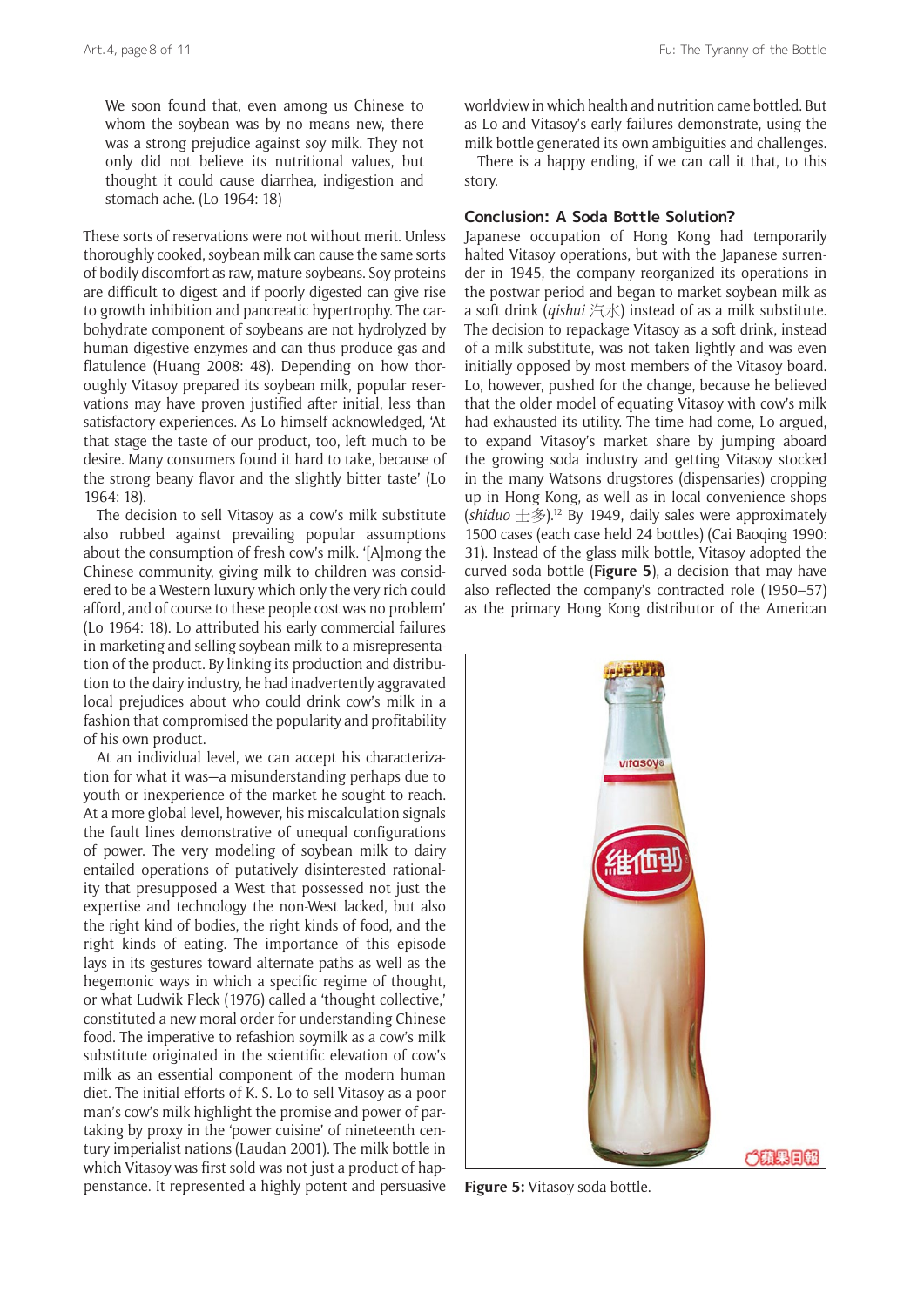orange-flavored soft drink Greenspot (Cai Baoqing 1990: 32).13 Packaging Vitasoy as a soft drink engendered other challenges, for which over time the company found workable solutions. For example, despite being sold as a soft drink in a clear, curved soda bottle, Vitasoy had a minimal shelflife. It had to be drunk within a day of its manufacture. For this reason, shops were initially hesitant to purchase too much stock as all unsold bottles would have to be disposed at the end of the day and taken as a loss (Cai Baoqing 1990: 30–1).

By 1963, Vitasoy had become the largest single seller in the local Hong Kong soft drink market. Lo expressed tremendous satisfaction, pointing out, '[T]his is no small achievement, when we are competing with such internationally known brands as Coca Cola, Pepsi Cola, and Seven Up' (Lo 1964: 18). By the late 1960s, Vitasoy sales in Hong Kong were second only to Coca Cola, which had 25 percent of the soft drink market. The soda bottle had accomplished what the milk bottle could not.

Vitasoy's commercial success as a soft drink should not occlude considerations of its packaging history. As Hawkins (2013) has suggested in her discussion of the PET bottle, there are many ways to tell the story of the rise and impacts of food packaging. Vitasoy's milk bottle had been an attempt to reorder the economy of qualities of what Hong Kong people should eat and drink such that those activities became confluent with global discourses of science, power, and health. One drank milk, because milk was deemed resplendent with the proper forms of goodness needed to build strong bodies and vibrant societies. The milk bottle, with its attendant system of subscription-based delivery, was central to reconfiguring the value of soybean milk and imbuing social meaning to consumption. Lo's use of the milk bottle to sell Vitasoy reflected some of the quintessential tensions defining early twentieth century China. The desires to be strong and independent, to be modern and Chinese can be discerned in this bottle, because the bottle—the glass, the system of delivery that brought glass bottles to local homes, the contents it held, the factory that produced it—was itself a sign of Chinese aspiration and Chinese modernity.

The milk bottle was not just a signifier of modernity, however. As Cochoy and Grandclément have argued, packaging has been critical to the reordering of relations between products and consumers. Soybean milk in glass milk bottles constituted a more mediated relationship than previous forms, be it the bowls at the 'sesame cake store' or vessels brought from home. The capping of the bottle, the pithy messages about seasonality, and the labeling included became the primary conduits for transmitting information: scientific, hygienic, corporate, and humanitarian. In other words, consumers could rely on these forms of indirect, written, or visual information to assess knowledge of what they were buying (Cochoy and Grandclément 2005: 648). The milk bottle especially was meant to communicate the scientific and cultural dimensions of milk that modern consumers were expected to recognize: its scientifically-tested nutritional composition,

its cleanliness, and its industrially produced goodness. That the milk bottle ultimately failed to achieve the profits desired does not negate the powerful ways in which the materiality of the packaging expressed contemporary social valuations and impacted upon social relations. Indeed, if not the milk bottle, the next story to unravel is why the soda bottle.

## **Notes**

- <sup>1</sup> Weitanai has been the Chinese name for the product since its introduction to the Hong Kong market in 1940. For various reasons, however, its English name was changed, first from 'Vita milk' to 'Sunspot' to (finally) 'Vitasoy' in 1953.
- <sup>2</sup> I am drawing on Marjorie Garber's analysis of Claude Lévi-Strauss' phrase 'good to think with' (*bonnes à penser*), which places the emphasis on the phrase's "celebration and validation of thinking" (Garber 2008: 14).
- <sup>3</sup> For American examples, see the entry entitled "Drink Up" in the National Museum of American History's online exhibition Object Project, [http://americanhis](http://americanhistory.si.edu/object-project/refrigerators/milk-bottles)[tory.si.edu/object-project/refrigerators/milk-bottles](http://americanhistory.si.edu/object-project/refrigerators/milk-bottles). For a more extensive discussion of the history of milk bottle manufacturing, see Lockhart 2011.
- <sup>4</sup> See, for example, entries titled "Advice of Soybean Milk," *Hongkong Sunday Herald,* 3 September 1939 and "How to Make Soya Bean Cake" in *Hongkong Daily Press,* 27 September 1939 and "Yingyanghui gongzuo baogao tixing shimin zhuyi yingyang wenti ke duo shi caomi ji dounai deng wu" [Report of the Nutrition Committee recommends residents pay attention to the nutrition problem and eat more brown rice, drink soybean milk, etc.], *Dagongbao,* 7 February 1941.
- <sup>5</sup> P. S. Selwyn-Clarke (born Percy Selwyn Clarke in 1893) served as the Director of Medical Services, Hong Kong from 1937 until 1943.
- <sup>6</sup> The term 'nutraceutical' was in 1989, but the idea certainly for Chinese society—that a food, both nutriment and food, could cure physical ailments and life's little and large maladies predates the English portmanteau (Bowers 1998).
- Although soybeans are legumes, they have long been considered by Chinese as one of the five staple grains
- (*wugu*  $\pm$  股).<br><sup>8</sup> Many were located in the International Settlement; at least one in the French Concession; and one in the Chinese administered parts of Shanghai.
- <sup>9</sup> Aerating water began in Shanghai in the early 1860s at the British pharmacy J. Llewellyn and Co Ltd. Soda (aka 'Dutch water' or 荷蘭水) and lemonade were both aerated and popular among expatriate communities and Chinese alike. By the 1890s, many other pharmacies and companies began producing their own brands. For example, the Aquarius Company specialized in making effervescent waters in 1892. Their soda waters, root beers, mineral waters, ginger ales, ginger beers, tonic waters, potassium waters, and lemonades were marketed as specialty drinks to ease various ailments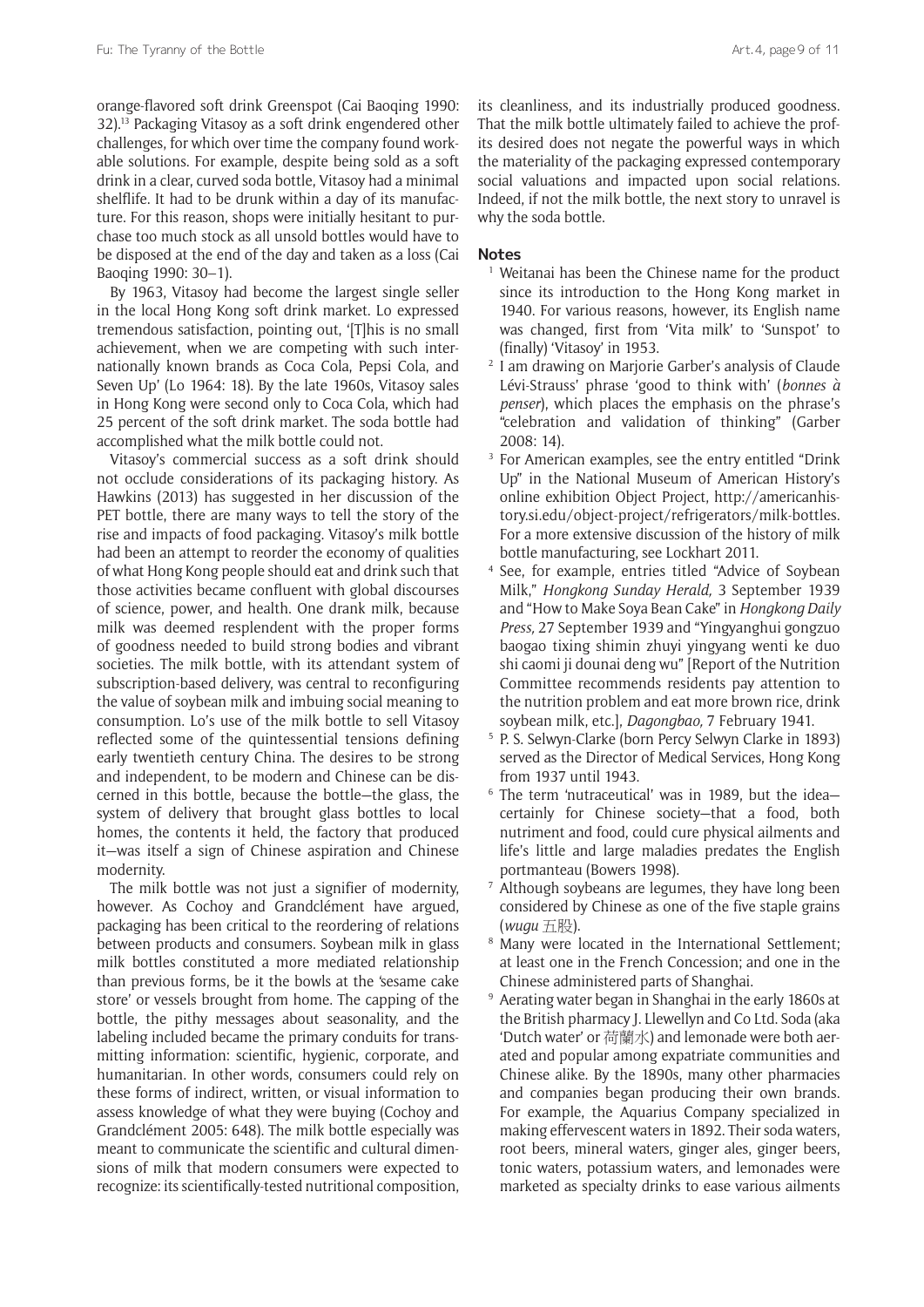and regulate diet (Dikötter 2007, 235). For discussion of Coca Cola and nationalism, see Yao 2017.

- <sup>10</sup> *Xueli* is more commonly marketed as 'Korean pears' in the United States.
- <sup>11</sup> For a more detailed discussion of the history of cow's milk in China, see Sabban 2014.
- <sup>12</sup> For more on the history of soda fountains, drugstores, and sodas, see Cross and Proctor (2014).
- <sup>13</sup> Greenspot's Chinese name was *Lübao qishui* 綠寶汽水.

#### **Competing Interests**

The author has no competing interests to declare.

## **References**

- **Adolph, W.** 1922. How China Uses the Soybean as Food. *Journal of Home Economics*, 43: 63.
- **Arnold, J.** 1945. Soy—China's Cinderella. *Soybean Digest*, 69: 36–38.
- **Bentley, A.** 2014. *Inventing Baby Food: Taste, Health, and the Industrialization of the American Diet*. Oakland: University of California Press. DOI: [https://doi.](https://doi.org/10.1525/california/9780520277373.001.0001) [org/10.1525/california/9780520277373.001.0001](https://doi.org/10.1525/california/9780520277373.001.0001)
- **Bobrow-Strain, A.** 2012. *White Bread: A Social History of the Store-Bought Loaf*. Boston: Beacon.
- **Bowers, V.** 1998. Nutraceuticals: Poised for a Healthy Slice of the Healthcare Market? *Nature Biotechnology*, 16: 728–31. DOI: [https://doi.](https://doi.org/10.1038/nbt0898-728) [org/10.1038/nbt0898-728](https://doi.org/10.1038/nbt0898-728)
- **Cai, B.** 1990. *Housheng yu chuangye: Weitanai 50nian (1940–1990)* [Helping people and pioneering work: Fifty years of Vitasoy, 1940–1990]. Hong Kong: Xianggang doupin youxian gongsi.
- **Chan, C.** 2015. The Currency of Historicity in Hong Kong: Deconstructing Nostalgia through Soy Milk. *Journal of Current Chinese Affairs*, 44(4): 145–75.
- **Chang, K** and **Tso, E.** 1931. Soybean Milk. *Chinese Journal of Physiology*, 5: 199.
- **China Child Welfare.** 1938. *Soya Bean Milk for Refugee Children*. [report] New York Public Library, United China Relief Collection. New York City.
- **Cochoy, F** and **Grandclément-Chaffy, C.** 2005. Publicizing Goldilocks' Choice at the Supermarket: The Political Work of Shopping Packs, Carts, and Talk. In: Latour, B and Weibel, P (eds.), *Making Things Public: Atmospheres of Democracy*, 646–657. Cambridge: MIT Press.
- **Cross, G** and **Proctor R.** 2014. *Packaged Pleasures: How Technology & Marketing Revolutionized Desire*. Chicago and London: University of Chicago Press. DOI: [https://doi.org/10.7208/](https://doi.org/10.7208/chicago/9780226147383.001.0001 ) [chicago/9780226147383.001.0001](https://doi.org/10.7208/chicago/9780226147383.001.0001 )
- **Dikötter, F.** 2007. *Things Modern: Material Culture and Everyday Life in China*. London: Hurst & Company.
- **Du Bois, C, Tan, C** and **Mintz, S.** (eds.) 2008. *The World of Soy*. Urbana: University of Illinois Press.
- **Dupuis, E.** 2002. *Nature's Perfect Food: How Milk Became America's Drink*. New York: New York University Press.
- **Fleck, L.** 1976. *Genesis and Development of a Scientific Fact*. Chicago: University of Chicago Press.
- **Fu, J.** 2012. Scienticizing Relief: Nutritional Activism from Shanghai to the Southwest, 1937–1945. *European Journal of East Asian Studies*, 11: 259–82. DOI: <https://doi.org/10.1163/15700615-20121107>
- **Fu, J.** 2018a. *The Other Milk: Reinventing Soy in Republican China*. Seattle: University of Washington. Forthcoming.
- **Fu, J.** 2018b. Confronting the Cow: Soybean Milk and the Fashioning of a Chinese Dairy Alternative. In: Leung, A and Caldwell, M (eds.), *Moral Foods: The Construction of Nutrition and Health in Modern Asia*, forthcoming. Honolulu: University of Hawai'i Press. Forthcoming.
- **Garber, M.** 2008. Good to Think With. *Profession*, 11–20. [http://www.jstor.org.proxy.library.emory.edu/](http://www.jstor.org.proxy.library.emory.edu/stable/25595877) [stable/25595877.](http://www.jstor.org.proxy.library.emory.edu/stable/25595877) DOI: [https://doi.org/10.1632/](https://doi.org/10.1632/prof.2008.2008.1.11) [prof.2008.2008.1.11](https://doi.org/10.1632/prof.2008.2008.1.11)
- **Hawkins, G.** 2013. The Performativity of Food Packaging: Market Devices, Waste Crisis, and Recycling. *Sociological Review*, 69(S2): 66–83. DOI: [https://doi.](https://doi.org/10.1111/1467-954X.12038) [org/10.1111/1467-954X.12038](https://doi.org/10.1111/1467-954X.12038)
- **Horder, M.** 1995. The Hard Boiled Saint: Selwyn-Clarke in Hong Kong. *British Medical Journal*, 311(7003): 492. DOI: [https://doi.org/10.1136/](https://doi.org/10.1136/bmj.311.7003.492) [bmj.311.7003.492](https://doi.org/10.1136/bmj.311.7003.492)
- **Horvath, A.** 1938. Nutritional Value of Soybeans. *American Journal of Digestive Diseases*, 5: 177–83. DOI:<https://doi.org/10.1007/BF03021744>
- **Huang, H.** 2008. Early Uses of Soybean in Chinese History. In: Du Bois, C (ed.), *World of Soy*, 45–55. Singapore: National University of Singapore.
- **Jing, J.** (ed.) 2000. *Feeding China's Little Emperors: Food, Children, and Social Change*. Stanford: Stanford University Press.
- **Lang, T.** 2003. Food Industrialization and Food Power: Implications for Food Governance. *Development Policy Review*, 21(5/6): 555–68. DOI: [https://doi.](https://doi.org/10.1111/j.1467-8659.2003.00223.x) [org/10.1111/j.1467-8659.2003.00223.x](https://doi.org/10.1111/j.1467-8659.2003.00223.x)
- **Laudan, R.** 2001. Power Cuisines, Dietary Determinism, and Nutritional Crisis: The Origins of the Globalization of the Western Diet. In: *Interactions: Regional Studies, Global Processes, and Historical Analysis Conference*. Washington D.C., on 28 February–3 March 2001. [http://webdoc.](http://webdoc.sub.gwdg.de/ebook/p/2005/history_cooperative/www.historycooperative.org/proceedings/interactions/laudan.html) [sub.gwdg.de/ebook/p/2005/history\\_coopera](http://webdoc.sub.gwdg.de/ebook/p/2005/history_cooperative/www.historycooperative.org/proceedings/interactions/laudan.html)[tive/www.historycooperative.org/proceedings/](http://webdoc.sub.gwdg.de/ebook/p/2005/history_cooperative/www.historycooperative.org/proceedings/interactions/laudan.html) [interactions/laudan.html](http://webdoc.sub.gwdg.de/ebook/p/2005/history_cooperative/www.historycooperative.org/proceedings/interactions/laudan.html) (accessed 20 December 2015).
- **Lo, K.** 1953. Story of the Soybean Milk. *Far Eastern Economic Review*, 568–569. 29 October 1953.
- **Lo, K.** 1964. Pioneering Soymilk in Southeast Asia. *Soybean Digest*, 24: 18–20.
- **Lockhart, B.** 2011. You Can Whip Our Cream, But You Can't Beat Our Milk: The Dairies and Milk Bottles of Otero County, New Mexico. Revised ed. [ebook] 11–44. Available at: [https://sha.org/bottle/](https://sha.org/bottle/pdffiles/oterotitle.pdf) [pdffiles/oterotitle.pdf](https://sha.org/bottle/pdffiles/oterotitle.pdf) [Accessed 6 June 2018].
- **Lu, H.** 1999. *Beyond the Neon Lights: Everyday Shanghai in the Early Twentieth Century*. Berkeley: University of California Press.